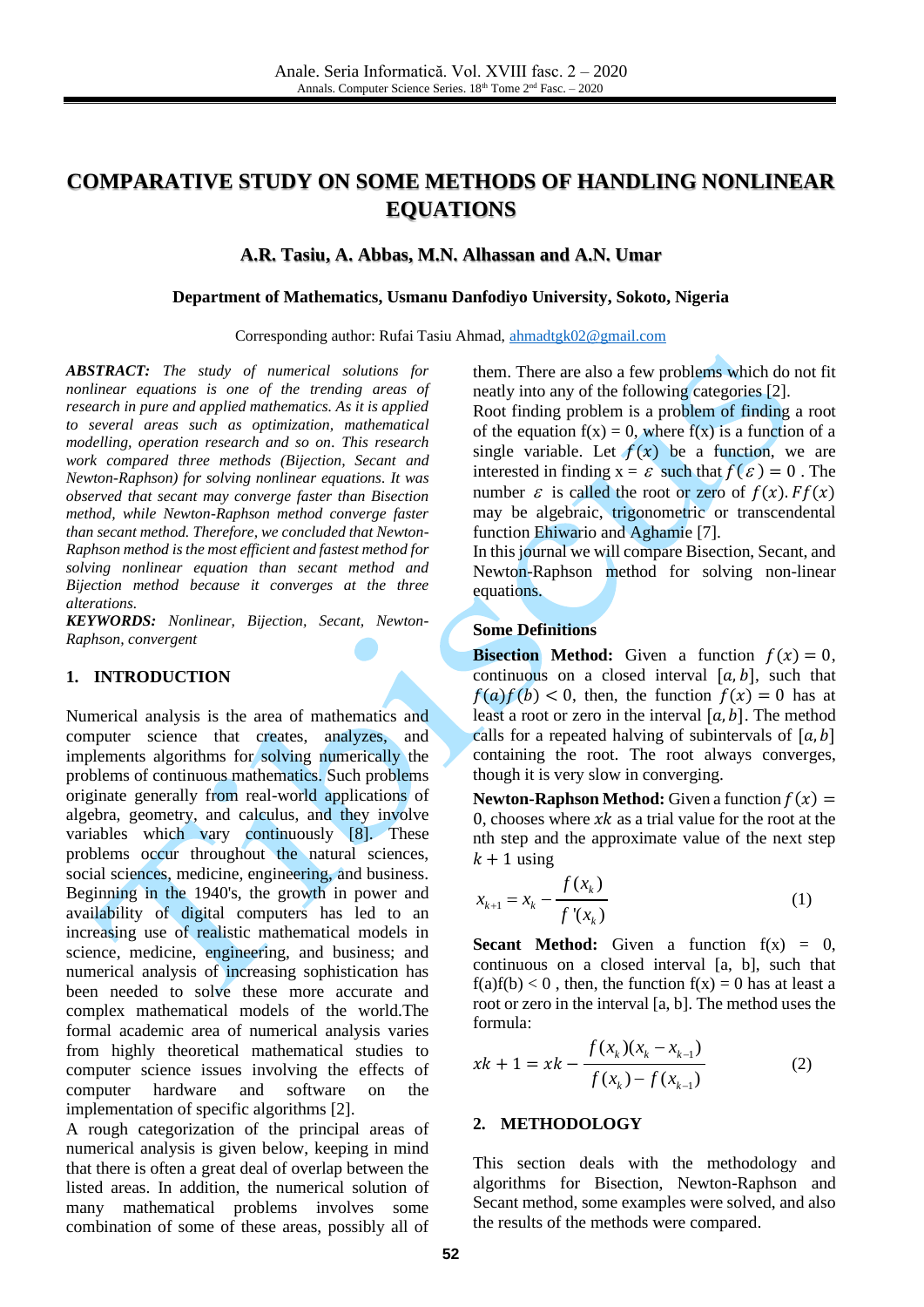## **Bisection Method**

Given a function  $f(x) = 0$ , continuous on a closed interval [a; b], such that  $f(a)f(b) < 0$ , then, the function  $f(x) = 0$  has at least a root or zero in the interval  $[a; b]$ . The method calls for a repeated halving of subintervals of  $[a, b]$  containing the root. The root always converges, though it is very slow in converging.

Algorithm of Bisection Method Input:

(i)  $f(x)$  that is the given function

(ii)  $a_0$ ,  $b_0$  are the two numbers, such that  $f(a_0)f(b_0) < 0$ . Output: (i) An approximation of the root of  $f(x) = 0$ in  $[a_0, b_0]$ , for  $k = 0, 1, 2, 3, \ldots$  do until satisfied. Compute

$$
ck = \frac{ak + bk}{2} \tag{3}
$$

- Test if  $c_k$  is the desired root. If so stop.
- If  $c_k$  is not the desired root, test if  $f(ck)f(ak) < 0$ . If so, set  $bk + 1 = c_k$  and  $ak + 1 = c_k$  otherwise set  $c_k = bk + 1 =$  $bk$

End.

Stopping Criteria for Bisection Method

The following are the stopping criteria as suggested by Biswa (2002) Let  $\varepsilon$  be the error tolerance, that is we would like to obtain the root with an error of at most of  $\varepsilon$  Then, accept k = ck as a root of  $f(x) = 0$ : If any of the following

criteria is satisfied:

(i)  
\n
$$
\begin{array}{ccc} \text{(i)} & |f(ck)| \leq \varepsilon \\ \text{(ii)} & \frac{|c_{k-1} - ck|}{|c_{k}|} \\ \text{(iii)} & \frac{\left(\frac{b-1}{2}\right) \leq \varepsilon}{2^k} \end{array}
$$

The number of iterations k is greater than or equal to a predetermined number, say N:

≤ ε

**Theorem 1.1.1.** The number of iterations, N needed in the Bisection method to obtain an accuracy of  $\varepsilon$  is given by:

$$
N \geq \frac{\log_{10}^{(b_0 - a_0) - \log_{10}^{(z)}}}{\log_{10}^2} \tag{4}
$$

**Remark 1.1.1.** Since the number of iterations, N needed to achieve a certain accuracy depends upon the initial length of the interval containing the root, it is desirable to choose the initial interval [a0, b0] as small as possible**.**

**Problem 1.1.1.:** Obtain the positive root of  $x^3$  –  $6x^2 + 11x - 6 = 0$  using bisection method.

Solution. Find the interval  $[a, b]$  bracketing the root:

Since the bisection method find a root in a given interval  $[a, b]$ , we try to find the interval first. This can be done using IVT: Choose  $a_0 = 2.5$  and  $b_0 = 4$ We now show that both hypotheses of  $IVT$  are satisfies for  $f(x)$  in [2.5, 4]. (i)  $x^3 - 6x^2 + 11x - 6 = 0$  is continuous on [2.5, 4] (ii)  $f(2.5)f(4) < 0$ Thus, by *IVT* there is a root of  $f(x) = 0$  in [2.5, 4]. Input Data:  $\leq 10.5507$  $a_0 = 2.5, b_0 = 4$ First iteration  $(k = 0)$  $c0 = 3.25$ Since  $f(c_0)f(a_0) = f(3.25)f(2.5) < 0$ , set  $b_1$  =  $c_0$ ,  $a_1 = a_0$ . Second iteration:  $(k = 1)$  $c_1 = 2.8750$ Since  $f(c_1)f(a_1) > 0$ , set  $a_2 = c_1, b_2 = b_1$ . Third iteration:  $(k = 2)$  $c_2 = 3.0625$ Since  $f(c_2)f(a_2) < 0$ , set  $b_3 = c_2, a_3 = a_2$ . Fourth iteration  $(k = 3)$ :  $c_3$ =2.9688 Since  $f(c3)f(a3) > 0$ , set  $a4 = c3$ ,  $b4 = b3$ . Fifth iteration  $(k=4)$ :  $C_4 = 3.0157$ Since  $f(c4) f(a4) < 0$ , set  $b5 = c2$ ,  $a5 = a4$ . Sixth iteration  $(k=5)$ :  $c5 = 2.9923$ Since  $f(c5)f(a5) > 0$ , set  $a6 = c5$ ,  $b_6 = b_5$ . Seventh iteration  $(k=6)$ :  $c6 = 3.004$ Since  $f(c6)f(a6) < 0$ , set  $b7 = c6$ ,  $a_7 = a_6$ . Eight iteration  $(k=7)$  $c7 = 2.9982$ Since  $f(c7)f(a7) > 0$ , set  $a8 = c_7$ ,  $b_8 = b_7$ . Ninth iteration (k=8):  $C_8 = 3.0011$ Since  $f(c8)f(a8) < 0$ , set  $b9 = c8$ ,  $a9 = a8$ . Tenth iteration  $(k=9)$ :  $C_9 = 2.9977$ Since  $f(c9)f(a9) > 0$ , set  $a1_0 = c9$ ,  $b10 = b9$ . Eleventh iteration  $(k=10)$ :  $C_{10}=3.0004$ Let  $\varepsilon = 0.0005$ . Therefore  $f(x)$  converges to 3. Since  $\frac{|c10 - c9|}{c}$  $\left| \frac{1}{c^9} \right| < 0.0005$ 

**Problem 1.1.2.** Find the minimum number of iterations needed by the bisection algorithm to approximate the root

 $x = 3$  or  $x^3 - 6x^2 + 11x - 6 = 0$  with error tolerance  $10^{-1}$ .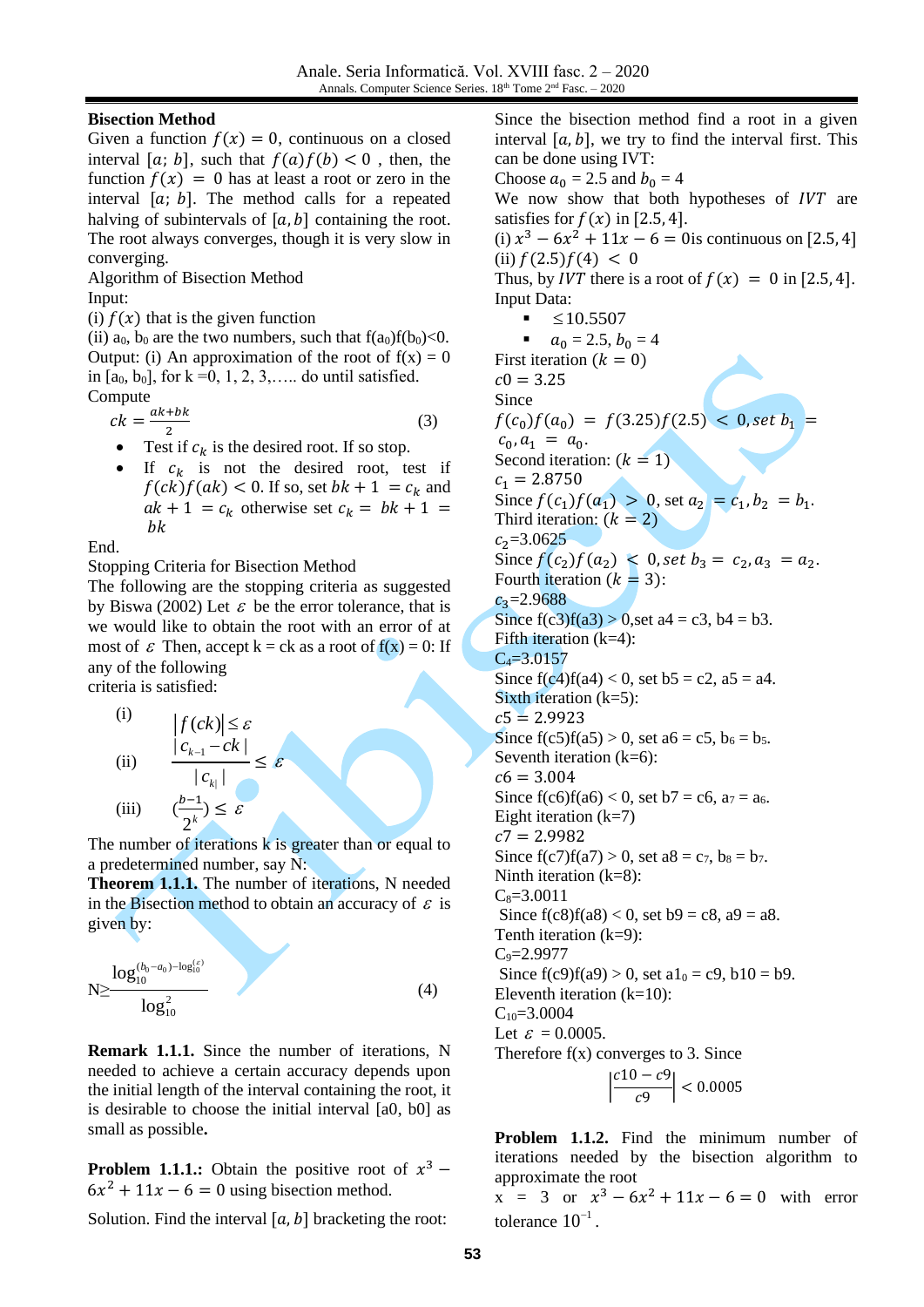Solution. Input Data

(i) End points of the interval:  $a = 2.5$ ,  $b = 4$ 

(ii) Error tolerance:  $\varepsilon = 10^{-3} = 0.001$ 

Using equation 4 we have

by substitution the values of (a0 and b0) in equation 4, we get

$$
N\&\geq \frac{\log_{10}^{(1.5)} - \log_{10}^{(10^{-3})}}{\log_{10}^{2}}
$$
 (5)

 $\leq 10.5507$ 

Thus the minimum of 11 iterations is needed to obtain the desired accuracy using the bisection method.

# **Newton-Raphson Method**

The function  $f(x) = 0$  can be expanded in the neighborhood of the root x0 through the Taylor polynomial expansion.

where x can be seen as a trial value for the root at the nth step and the approximate value of the next step  $x_{k+1}$  can be derived from

$$
f(x_{k+1}) = f(x_k) + (x_{k+1} - x_k) f'(x_k) = 0
$$
 (6)  

$$
x_{k+1} = x_k - \frac{f(x_k)}{f'(x_k)} k = 0, 1, 2
$$
 (7)

called the Newton-Raphson Method. Algorithm of the Newton-Raphson Method Input:

- $(i)$  f(x) that is the given function
- (ii)  $x_0$  is the initial approximation

(iii)  $\varepsilon$  is the error tolerance

 $(iv)$  N : is the maximum number of iteration Output: An approximation to the root  $x = \varepsilon$  or a message of a failure

- Assumption:  $x = \varepsilon$  is a simple root of  $f(x) = 0$ .
- compute  $f(x)$  and  $f'(x)$
- compute

$$
xk + 1 = xk - \frac{f(xk)}{f'(xk)}k = 0, 1, 2, 3, .......
$$

Do until convergence or failure

• if 
$$
|f(xk)| < \varepsilon
$$
, or  $|\frac{|xk+1-xk|}{xk}| < \varepsilon$ 

• End  $\varepsilon$ 

Remark 1.1.2 If none of the above criteria has been satisfied, within a predetermined, say, N iteration, then the method has failed after the prescribed number of iterations. In this case, one could try the method again with a different xo. Meanwhile, a judicious choice of xo can sometimes be obtained by drawing the graph of  $f(x)$ , if possible. However, there does not seems to exist a clear- cut guideline on how to choose a right starting point, xo that guarantees the convergence of the Newton-Raphson method to a desire root.

**Problem 1.1.3**. Obtain the positive root of  $x^3$  –  $6x^2 + 11x - 6 = 0$  using Newton-Raphson method. Solution

Obtain the initial approximation: Since from problem 1.1.2 the positive root must lie between 2.5 and 4. So let's take  $x_0 = 3.25$ Input Data: (i) The function  $f(x) = x^3 - 6x^2 + 11x - 6 = 0$ (ii) Initial approximation  $x_0 = 3.25$ Using Equation 1.5, Compute  $f'(x) = 3x^2 - 12x + 11$ First Iteration (k=0)  $X_1 = 3.0593$ Second Iteration (k=1)  $X_2 = 3.0046$ Third Iteration (k=2)  $X_3=3$ Fourth Iteration (k=3)  $X_4=3$ 

Hence f(x) converges to 3 since  $|x_{k+1} - x_k| = 0$ 

## **The Secant Method**

Given a function  $f(x)$  knowing  $f(x_k - 1)$  we can

approximate 
$$
f'(x)
$$
 as  
\n
$$
f'(x) = \frac{f(x) - f(xk-1)}{x_k - x_{k-1}}
$$
\n(8)

substituting equation  $(8)$  into equation  $(7)$ , we have

$$
xk + 1 = xk - \frac{f(x_k)(x_k - x_{k-1})}{f(x_k) - f(x_{k-1})}
$$
(9)

equation (9) is referred to as Secant Iteration Method. Algorithm of the Secant Method Input:

- i.  $f(x)$  that is the given function
- ii. x0, x1 that is the two initial approximation of the root  $\varepsilon$
- iii.  $\varepsilon$  that is the error tolerance, and

iv. N that is the maximum number of iterations

Output: An approximation of the exact solution  $\varepsilon$  or a message of failure, for

 $k = 1, 2, \ldots$  do until convergence or otherwise.

- Compute  $f(xk)$  and  $f(xk+1)$
- Compute the next approximation using equation (1.9)
- Test of Iterations: If  $|x_{k+1} x_k| < \varepsilon$ or  $k > N$ , stop.
- End

**Problem 1.1.4.** Find the positive root of  $f(x) = x^3 - 6x^2 + 11x - 6 = 0$  using Secant method. Solution

Obtaining an initial approximation. We use the initial values 2.5 and 4 as in Problem 1.1.2, i.e  $x_0 = 2.5$ , x1  $= 4$ 

Input Data:

(i) the function  $f(x) = x^3 - 6x^2 + 11x - 6 = 0$ (ii) Initial approximations  $x0 = 2.5$ ,  $x1 = 4$